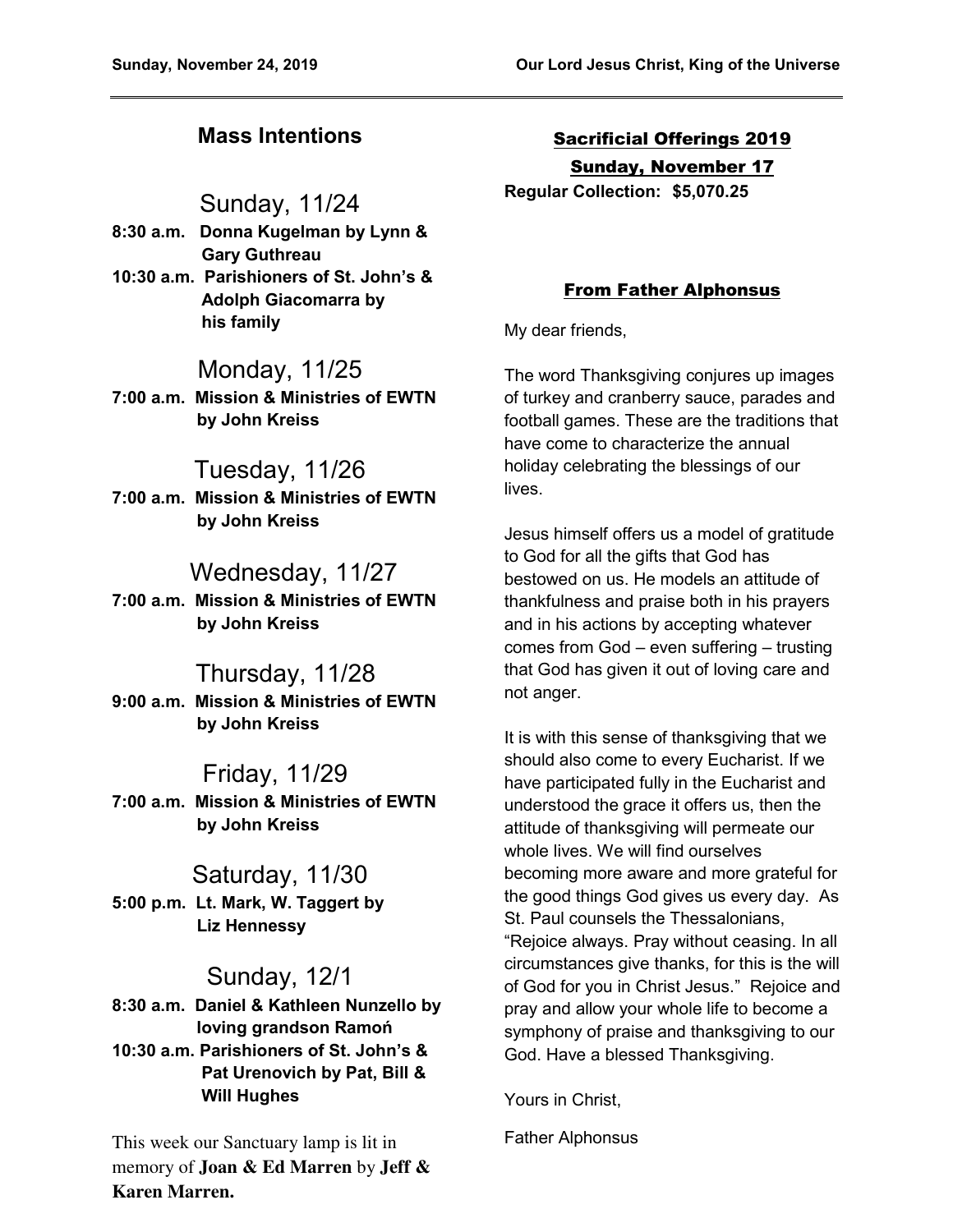#### St. John Food Pantry

Our Food Pantry is in need of the following: dry pasta, rice, cereal, canned tuna and chicken, low/no sugar canned fruit, no/low sodium canned vegetables and soups, tomato sauce and fruit juice. Food donations support our parish food pantry, for our neighbors in need as well as FISH Food Pantry on New Market Road in Piscataway. Thank you for your continuous generosity.

#### Social Concerns

Do you know a needy person or family? Could one of your neighbors benefit from assistance with food and/or other essentials? Please call the Pastoral Center, 732-968-2621, in confidence, and we will do whatever we can to help. Please continue to bring men's toiletries, tooth brushes, and large and medium thongs or slippers for the Ozanam Men's Shelter. Articles may be left in the vestibule. Thanks for not forgetting the "guys".



### Coffee & Doughnut Reception

The monthly Coffee & Doughnut reception will take

place next **Sunday, 12/1, after the 8:30 and 10:30 Masses in the Church auditorium.** All are welcome to join us!

### St. John Bulletin – New Look!

Bon Venture has been our bulletin company for many years and has recently upgraded their equipment to digital printing. The result is a new look for our bulletin cover. Many thanks to Susan, our parish secretary, and Chris from Bon Venture, for their work on our new look.

#### Time, Talent and Treasure



Fostering stewardship is a way of life. Everyone in our parish benefits from the sacrificial gift one makes of time, talent and treasure. With grateful hearts we thank:

# **Our Cantors**

for their efforts.



#### Giving Tree

Our parish giving tree will be in the vestibule of the Church next weekend. Gifts are for

members of our larger community who would not experience the joy of Christmas. Thank you for your generous support of those less fortunate.

#### Rosarian Christmas Luncheon

The Rosarians will hold their Christmas Luncheon at **12 Noon** on **Monday, 12/2** at **Carpaccio Ristorante, 651 Bound Brook Road in Middlesex**. The cost is \$22 per person. If you are interested in attending, please contact Fran Furino and all are welcome to attend.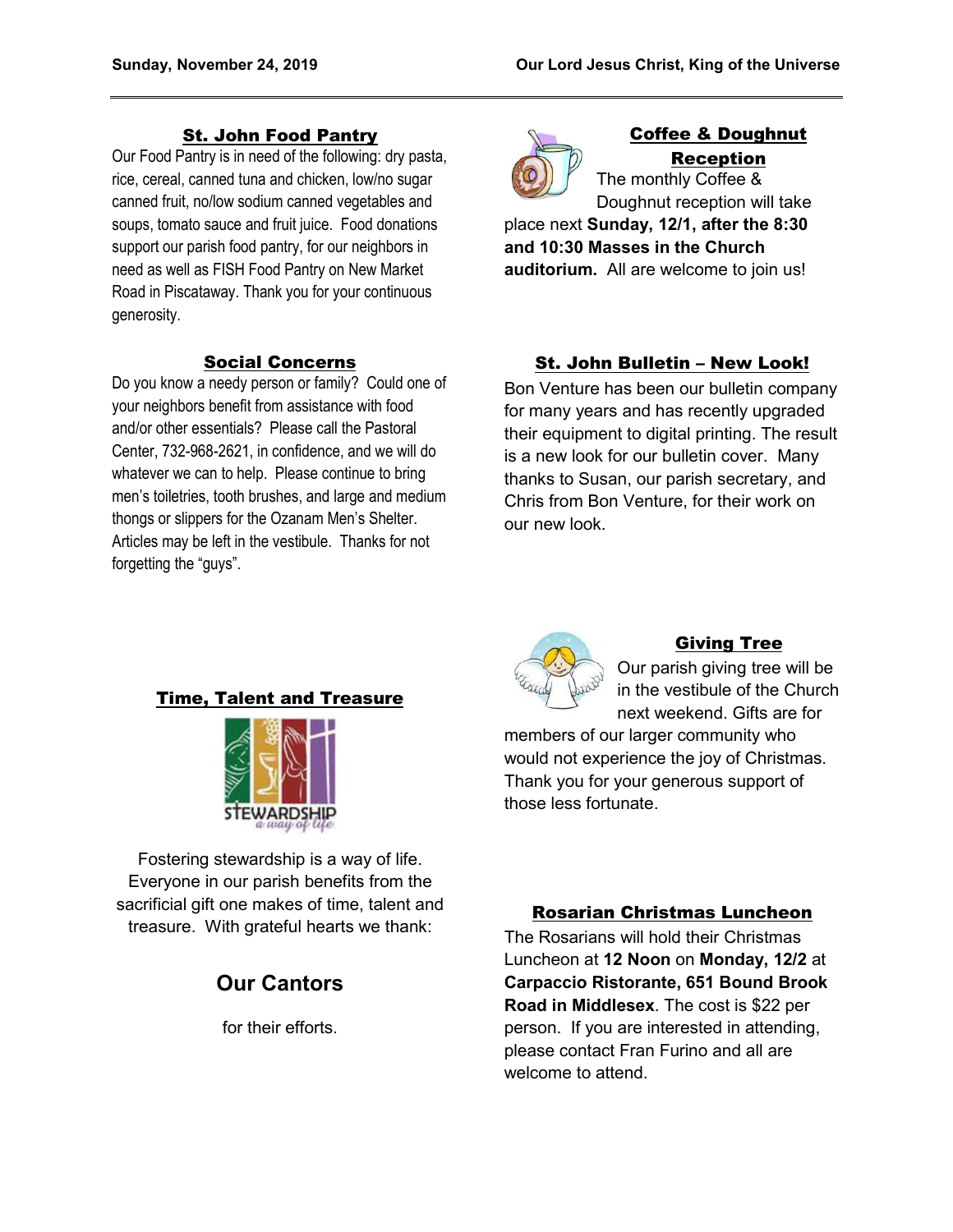# Journey through Advent with Pope Francis

Each Sunday through Advent, we will feature a reflection from the Holy Father on the power and wonder of God's presence.



# **Thanksgiving** Basket Raffle

Last chance to purchase tickets for the Choir Basket Raffle is this weekend after all

Masses. Drawing will take place on Tuesday, November 26 at choir rehearsal.

#### Volunteer Opportunity

The Casino Nite Committee is looking for new members. This *Fun*-raiser provides great opportunity for a community gathering and support for our ministries. If you are interested, please contact Kathy Nicholson at [nich425@msn.com](mailto:nich425@msn.com) or 908-256-0172.

### Catholic Charities-Diocese of Metuchen

Please consider supporting our local poverty relief services by donating gently used clothing, shoes, household items and small appliances to Catholic Charities-Diocese of Metuchen.

A donation box is located in our parish parking lot. If you have an item that is too big to fit in the donation box, call 877-343- 3651 to arrange for a free pick up at your home. Proceeds support the ministries of Catholic Charities.



# Prayers for Our Service Members

Please pray for the following parishioners who are currently serving in the Military:

#### **U.S. Navy Reserve Lt. Michael Bartilotti**

- **U.S. Army Pvt. Luke Harshaney**
- **U.S. Army Pvt. Raymond C. Pizzigoni**
- **U.S. Coast Guard Lt. Ed Sella**
- **U.S. Army Staff Sgt. Paul Frabizzio**
- **U.S. Marine Mer. Cpl. Thomas Tyler Lizak**
- **U.S. Army Pfc. Sean Parente**
- **U.S. Marine Pvt. Dante Parente**
- **U.S. Army 2nd Lt. Casey Wenzel**
- **U.S. Army Spec. 4 Timothy Francisco**
- **U.S. Marine LCpl. Stephen Wright**
- **U.S. Marine Pvt. José Citron**

If there are any other military members you would like to be included in our prayers, please contact the Parish Office.

### Free Advent Reflection series from Immaculate Conception Seminary

Immaculate Conception Seminary School of Theology invites you to celebrate the truth, the goodness and the beauty of the Advent season through our Advent video reflection series. Sign up to receive an e-mail each day of Advent with a video reflection on that day's reading, offered by our inspiring faculty and administration. Experience the Lord with us this Advent season. Click here https://www.shu.edu/theology/immaculateconception-seminary-advent-series.cfm

### Amazing Possibilities

Dynamic Catholic is offering a free and totally awesome daily video program, sent straight to your email, that will help you prepare for Christmas like never before! You can sign up at https://dynamiccatholic.com/best-advent-ever.